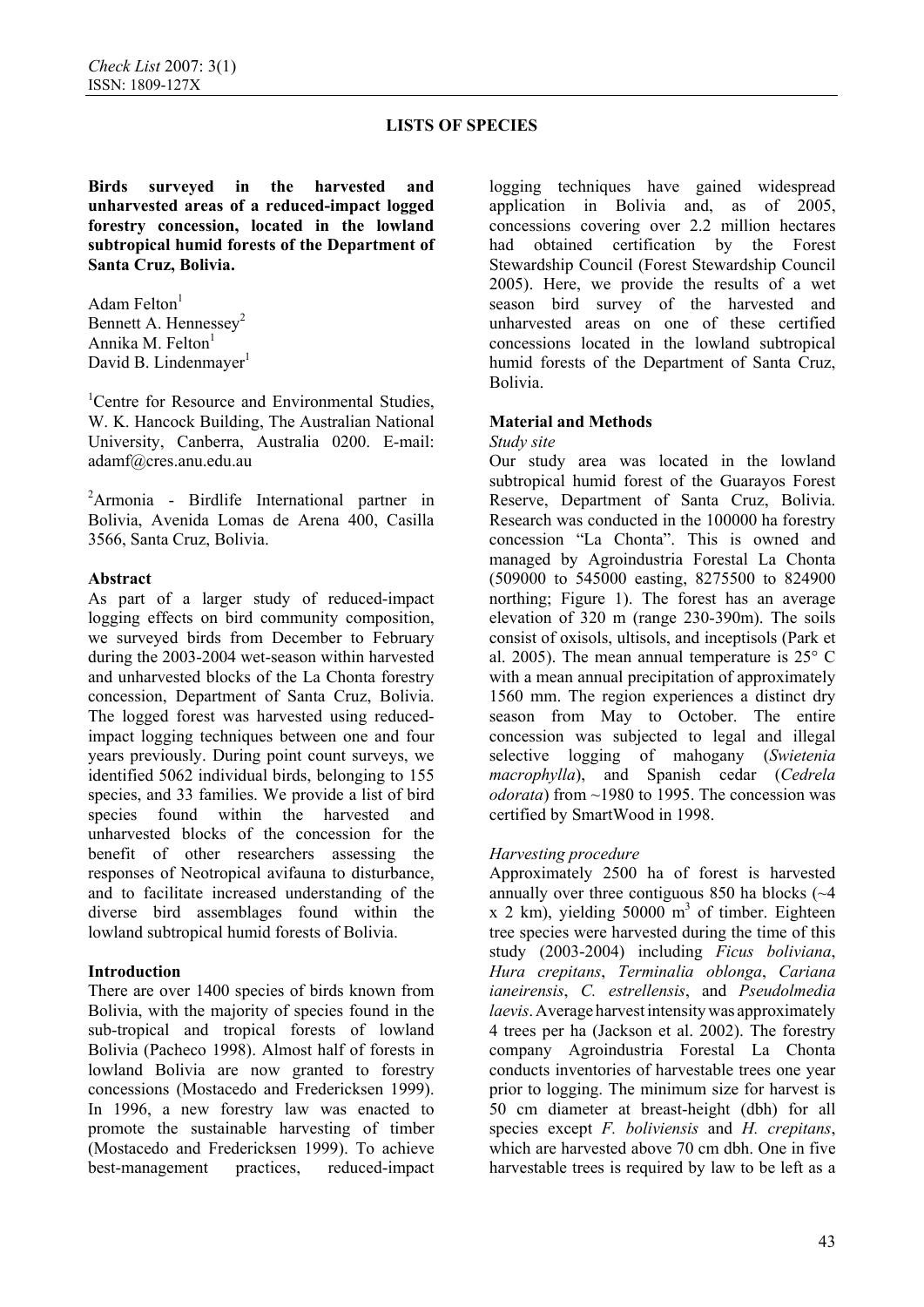seed tree. During pre-harvesting inventory, trees selected for felling are cleared of all vines from their bole. The forestry company uses a 'fishbone' harvesting strategy with a single primary northsouth road bisecting each 850 ha block. Skid trails are located 100-150 m apart and run in an eastwest direction on either side of the primary road. Chainsaw teams trained in directional felling techniques try to reduce damage to the residual stand during logging. Removal and loading of boles is conducted using rubber-tired skidders to reduce soil compaction. It is intended that blocks be re-cut in 25 to 30 years.

#### *Survey design*

A stratified-random sampling design was used. The strata to guide site selection included commercial tree species occurrence, vegetation height, and disturbance type. Five habitat types were surveyed including: 1. 'Tall forest' points (T) with vegetation height over 20 m and possessing one of five commercial tree species (*Ficus boliviensis*, *Hura crepitans*, *Cariniana estrellensis*, *C. ianeirensis*, *Terminalia oblonga*) of harvestable size; 2. 'Medium forest' points (F) from 12-20 m in height and possessing a commercial tree of the afore mentioned five species not yet of harvestable size but above 30 cm dbh; 3. 'Vine thicket' points (N) of less than 12m in height and not possessing commercial trees above 10 cm dbh; 4. 'Gap' points (G) possessing a tree-fall gap caused by the felling of a tree (in the harvested blocks) or a natural tree fall (in the unlogged blocks) of greater than 50 cm dbh; and 5. 'Road' points (R) located on a primary north-south logging road in the logged forest, or along the main north-south access path in the unlogged forest. In total, 360 points was surveyed, equally distributed between the logged and unlogged forest, represented by 72 points of each of the five habitat categories.

### *Bird surveys*

 At each of the 360 survey points, we used an unlimited distance point-count method surveying bird species abundance. All survey points were located at least 300 m from the nearest point, and at least 500 m from the edge of neighbouring treatment blocks. Surveys were conducted from December to February of the 2003-2004 wet season. Surveys began at first light

(5:45-6:00 am), and continued until approximately 10:45 am. Counts were not undertaken if weather was poor (e.g. rain, high wind). This period overlapped with the daily peak in bird vocal activity. A day's survey consisted of visiting three points of each of the five habitat types (15 points in total). Each point was surveyed for 12 minutes. We included birds flushed from the survey point on approach by the observer, while birds flying over the survey area were not included in the analysis.

Due to the density of forest vegetation, most identifications were made acoustically, rather than visually. In addition to point counts, recordings of birds were made using a Sony TCM 5000 taperecorder that was attached to a Sennheiser ME66 microphone. These recordings were used as a supplement to in-the-field identification of vocalizing species. For unidentified species, symbolic representations of songs were noted. This was in addition to notes on the recording time, direction, and estimated distance to the call. This enabled the matching of subsequent identifications with abundance and distance information. Unknown recordings were identified using the CD-ROM Birds of Bolivia, 2.0 (Mayer, 2000), or by an expert (B.H). All research was approved by the relevant authorities and this study was conducted within the ethical guidelines of Australia and Bolivia.



**Figure 1**. Map of Bolivia with approximate location of the la Chonta forestry concession indicated within the department of Santa Cruz.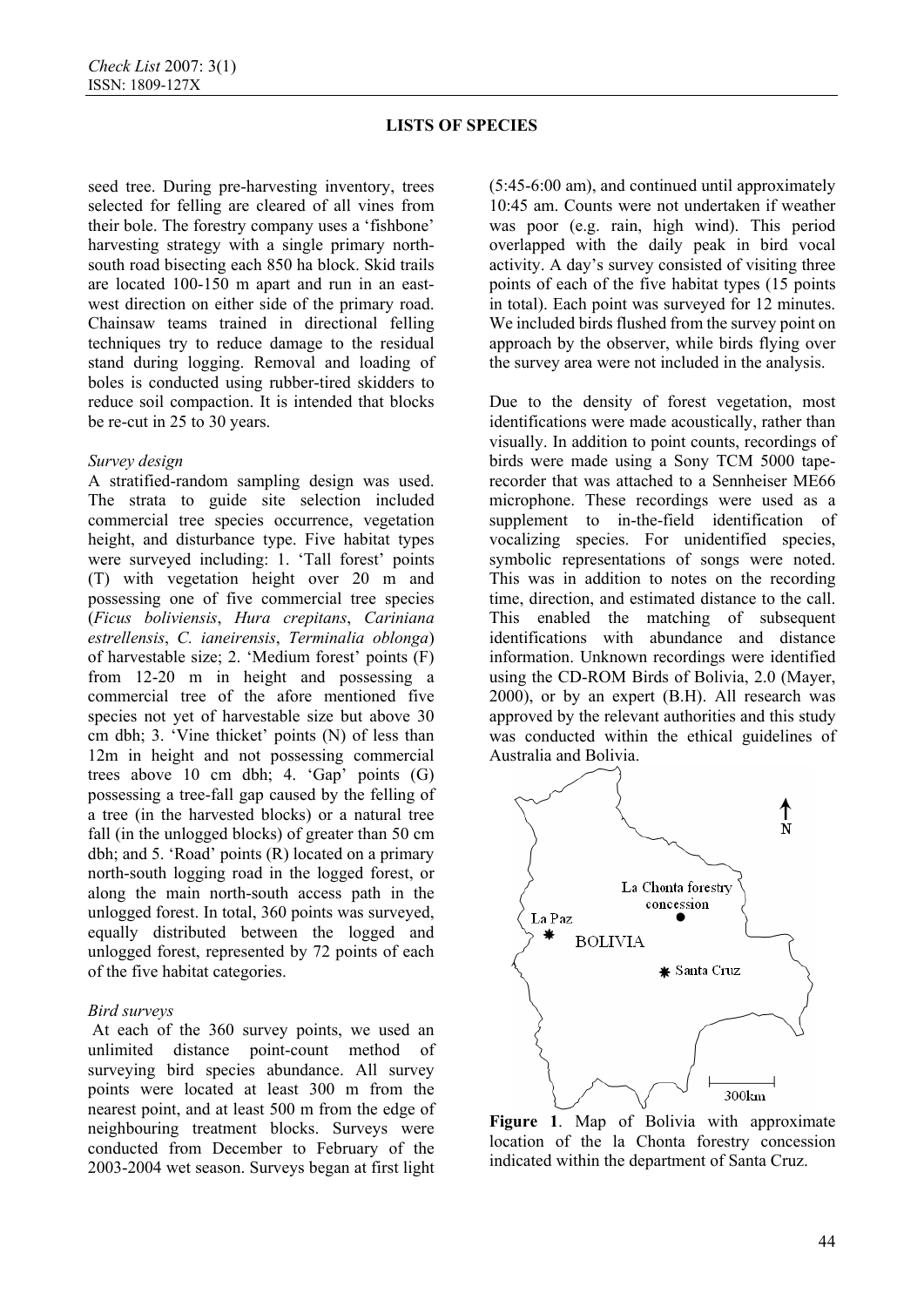## **Results and discussion**

This survey was part of a larger study assessing the effects of reduced-impact logging on bird community composition and abundance. The list should be of benefit to other researchers assessing disturbance associated responses of Neotropical avifauna, and to facilitate increased understanding of the diverse bird assemblages found within the lowland subtropical forests of Bolivia. During point count surveys, we identified approximately 5 050 birds, belonging to 155 species, and 33 families (see Table 1).

Outside of the survey period, several species were noted in addition to those accounted for within the forested areas of the concession. These included the harpy eagle (*Harpia harpyja*), crested eagle (*Morphnus guianensis*), great razor-billed curassow (*Mitu tuberosa*), bare-faced curassow (Crax fasciolata), ferruginous pygmy-owl (*Glaucidium brasilianum*), common potoo (*Nyctibius griseus*), pauraque (*Nyctidromus albicollis*) and bare-necked fruitcrow (*Querula purpurata*).

Although avian species richness was nearly identical between the harvested and unharvested areas of the concession (logged 132 spp.; unlogged 133 spp.), this numerical equivalence obscures underlying differences in species composition. Our results suggest that the avian families Ramphastidae, Falconidae and Formicariidae were adversely affected by the logging activities in this forest. At the species level, concern may be warranted regarding the absence of the Barred-forest falcon and the lower abundances of Red-necked Woodpecker, Channel-billed Toucan, Red-billed Toucan, Black-faced Antthrush, Spot-backed Antbird, and Gray-fronted dove within the harvested areas of

# **Literature cited**

- Forest Stewardship Council. 2005. Electronic Database accessible at http://www.fsc.org/ en/whats\_new/news/news/54. Captured on 12 October 2006.
- Jackson, S. M., T. S. Fredericksen, and J. R. Malcolm. 2002. Area disturbed and residual stand damage following logging in a Bolivian tropical forest. Forest Ecology and Management 166: 271-283.

the concession. In contrast, the Black-throated Antbird, Yellow-tufted Woodpecker, Buffthroated Saltator, and Moustached Wren, appear to be currently benefiting from logging associated disturbance.

Due to temporal and seasonal variation in bird species vocalization and presence, results should be interpreted acknowledging the season of the survey and the time of day during which the surveys were carried out. It should also be acknowledged that the mere presence of a species in an area does not necessarily mean that the area possessed suitable habitat for that species' longterm persistence (O'Brien et al., 2003). At the time of the survey, the first logging rotation for the concession was not as yet completed, and disturbance processes associated with selective logging activity occurred from only one to four years previously. This temporal period of disturbance is well short of that by which most localized avian extinctions are predicted to occur following anthropogenic disturbance processes (Robinson 1999; Mason and Thiollay 2001).

### **Acknowledgements**

This project was supported through the generous financial assistance of the American Ornithology Union, Sennheiser Australia, and the Lincoln Park Zoo. We thank the personnel of IBIF, Agroindustria Forestal La Chonta Ltd., Proyecto de Manejo Forestal Sostenible (BOLFOR), and Birdlife Bolivia (Armonia) for providing logistical support, especially Marielos Peña and Todd Fredericksen. Eugenio Mercado provided integral assistance during all phases of the field work. Comments by Jon Hornbuckle significantly improved this paper. Finally, we thank the Australian Red Cross without whom this project could not have been completed.

- Loehle, C. and B. L. Li. 1996. Habitat destruction and the extinction debt revisited. Ecological Applications. 6(3): 784-789.
- Mason, D. and J. Thiollay. 2001. Tropical forestry and the conservation of Neotropical birds. Pp. 167-191. In RA Fimbel, A. Grajal and J. G. Robinson (eds), The Cutting Edge: Conserving Wildlife in Logged Tropical Forests. New York. Columbia University Press.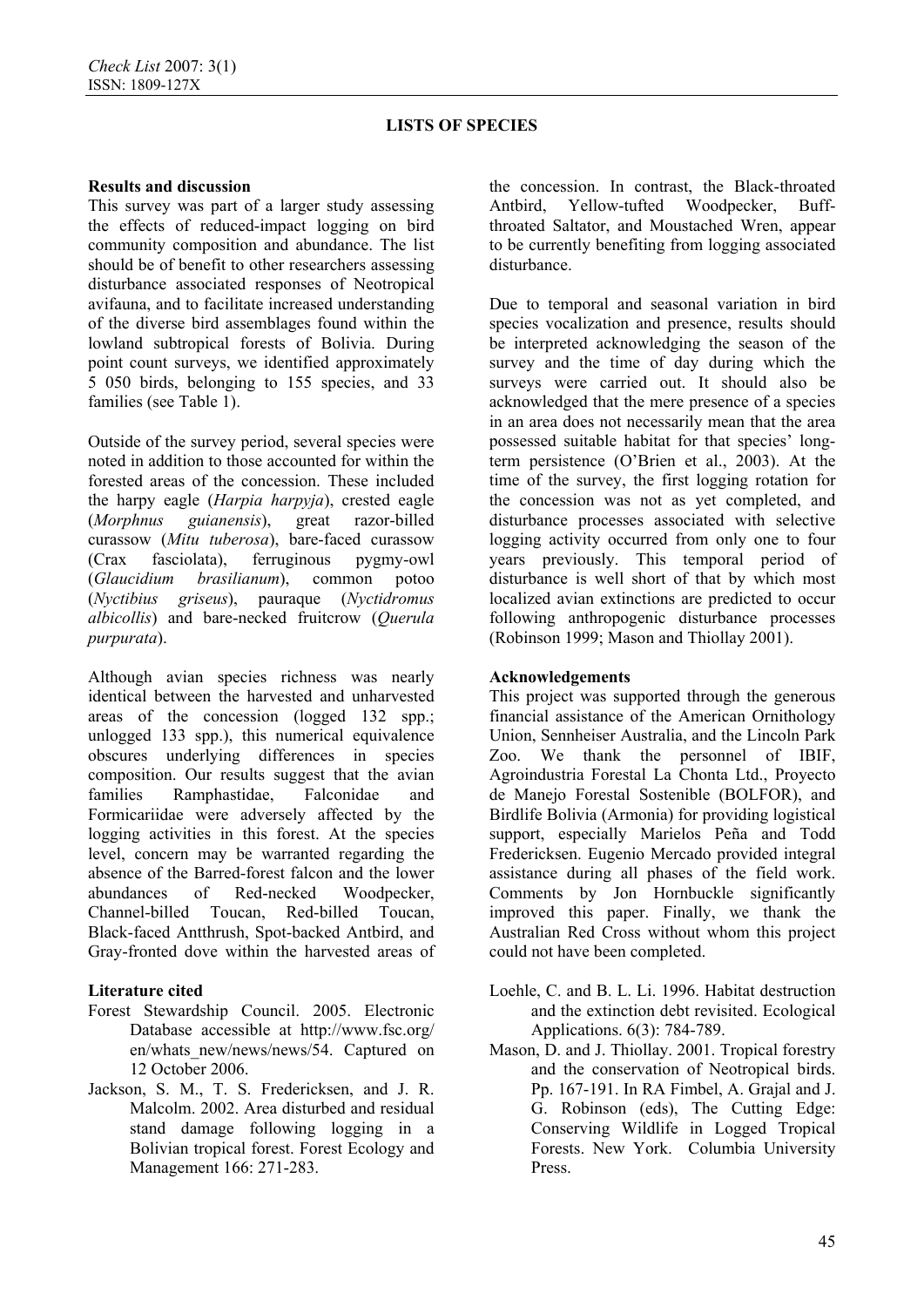- Mayer, S. 2000. Birds of Bolivia. Bird Songs International, Wierengastraat.
- Mostacedo, C. B., and T. S. Fredericksen. 1999. Regeneration status of important tropical forest tree species in Bolivia: assessment and recommendations. Forest Ecology and Management 124: 263-273.
- O'Brien, T. G., M. R. Kinnaird, A., Nurchahyo, M. Prasetyaningrum, and M. Iqbal. 2003. Fire, demography and the persistenace of siamang (*Symphalangus syndactylus*: Hylobatidae) in a Sumatran rainforest. Animal Conservation 6: 115-121.
- Pacheco, P. 1998. Estilos de desarrollo deforestacion y degradacion de los bosques en las tierras bajas de Bolivia. Page 389,

CIFOR, La Paz, Bolivia.

- Park, A., M. J. Justiniano, and T. S. Fredericksen. 2005. Natural regeneration and environmental relationships of tree species in logging gaps in a Bolivian tropical forest. Forest Ecology and Management 217: 147- 157.
- Robinson, W. D. 1999 Long-term changes in the avifauna of Barro-Colorado Island, Panama, a tropical forest isolate. Conservation Biology 13: 5-97.

Received October 2006 Accepted February 2007 Published online February 2007

**Table 1**. Bird species encountered during bird surveys conducted from December 2003 to February 2004 within 360 sampling points equally distributed between the harvested (Log) and unharvested (Unl) blocks of the reduced-impact logged La Chonta concession, Department of Santa Cruz, Bolivia. Bird abundance is grouped according to the number of total contacts made during the survey within the harvested and unharvested areas. Birds are labeled either as abundant (ab; >99), common (com; >29), uncommon (unc; 9>n<30), rare (rar;  $2 > n$ <10), present (pre; 1, 2), or not observed ( $-$ ; 0).

| Scientific name          | <b>Common name</b>            | Unl | Log |
|--------------------------|-------------------------------|-----|-----|
| <b>Tinamidae</b>         |                               |     |     |
| Crypturellus soui        | Little Tinamou                | unc | unc |
| Crypturellus cinereous   | Cinereous Tinamou             | unc | unc |
| Crypturellus strigulosus | Brazilian Tinamou             | rar | unc |
| Crypturellus tataupa     | Tatapua Tinamou               | rar | pre |
| Crypturellus undulatus   | <b>Undulated Tinamou</b>      | com | com |
| Tinamous tao             | Gray Tinamou                  | pre | pre |
| Cathartidae              |                               |     |     |
| Sarcoramphus papa        | King Vulture                  | -   | pre |
| Accipitridae             |                               |     |     |
| Spizaetus ornatus        | Ornate Hawk-eagle             | pre | pre |
| Spizaetus tyrannus       | <b>Black Hawk-eagle</b>       | pre |     |
| Falconidae               |                               |     |     |
| Micrastur ruficollis     | <b>Barred Forest-falcon</b>   | rar |     |
| Falco rufigularis        | <b>Bat Falcon</b>             | pre |     |
| Micrastur gilvicollis    | Lined Forest-falcon           | pre |     |
| Micrastur semitorquatus  | <b>Collared Forest-falcon</b> | pre |     |
| Cracidae                 |                               |     |     |
| Penelope jaquacu         | Spix's Guan                   | rar | rar |
| Pipile pipile            | Blue-Throated Piping-guan     | pre | pre |
| Columbidae               |                               |     |     |
| Columba speciosa         | Scaled Pigeon                 | unc | com |
| Columba plumbea          | Plumbeous Pigeon              | unc | unc |
| Columbia subvinacea      | Ruddy Pigeon                  | com | com |
| Claravis pretiosa        | <b>Blue Ground-dove</b>       | com | com |
| Geotrygon montana        | Ruddy Quail-dove              | rar | pre |
| Leptotila rufaxilla      | Gray-fronted dove             | com | unc |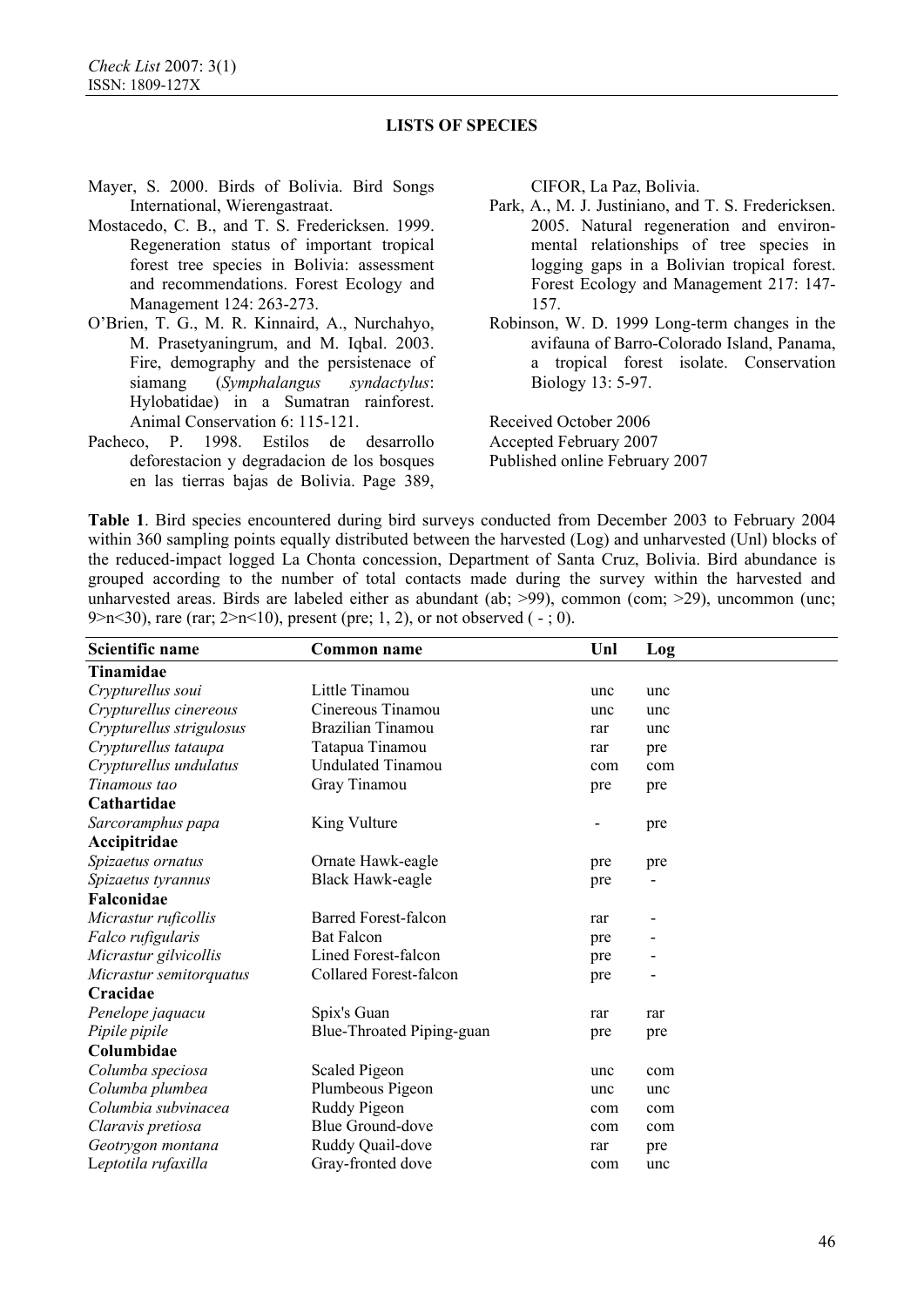| Scientific name (cont.)             | <b>Common name</b>            | Unl | Log                             |
|-------------------------------------|-------------------------------|-----|---------------------------------|
| Psittacidae                         |                               |     |                                 |
| Brotogeris cyanoptera               | Cobalt-winged Parakeet        | unc | com                             |
| Pyrrhura molinae                    | Green-cheeked Parakeet        | unc | unc                             |
| Pionus menstruus                    | <b>Blue-headed Parrot</b>     | unc | unc                             |
| Ara severa                          | <b>Chestnut-fronted Macaw</b> | rar | unc                             |
| Ara chloroptera                     | Red and Green Macaw           | rar | unc                             |
| Ara arauna                          | <b>Blue and Yellow Macaw</b>  | rar | rar                             |
| Aratinga leucophthalmus             | White-eyed Parakeet           |     | pre                             |
| Amazona farinosa                    | <b>Mealy Parrot</b>           | com | com                             |
| Cuculidae                           |                               |     |                                 |
| Piaya cayana                        | Squirrel Cuckoo               | unc | unc                             |
| Tapera naevia                       | Striped Cuckoo                | pre |                                 |
| Coccyzus americanus                 | Yellow-billed Cuckoo          |     | pre                             |
| <b>Strigidae</b>                    |                               |     |                                 |
| Otus watsonii                       | Tawny-bellied Screech-owl     | pre | rar                             |
| Ciccaba huhula                      | Black-banded owl              | pre |                                 |
| Carpimulgidae                       |                               |     |                                 |
| Nyctiphrynus ocellatus              | Ocellated Poorwill            | rar | unc                             |
| <b>Trochilidae</b>                  |                               |     |                                 |
| Phaethornis ruber                   | Reddish Hermit                | unc | unc                             |
| Thalurania furcata                  | Fork-tailed Woodnymph         | rar |                                 |
| Phaethornis hispidus                | White-bearded Hermit          | rar | pre<br>$\overline{\phantom{a}}$ |
| Heliothryx barroti                  | Purple-crowned Fairy          |     |                                 |
| Glaucis hirsuta                     | Rufous-breasted Hermit        | pre | pre<br>$\overline{\phantom{a}}$ |
| Hylocharis cyanus                   | White-chinned Sapphire        | pre |                                 |
|                                     |                               | com | rar                             |
| Trogonidae                          |                               |     |                                 |
| Trogon curucui                      | Blue-crowned Trogon           | unc | unc                             |
| Trogon collaris<br>Trogon melanurus | <b>Collared Trogon</b>        | com | com                             |
| Motmotidae                          | <b>Black-tailed Trogon</b>    | com | com                             |
|                                     |                               |     |                                 |
| Motmotus motmota                    | <b>Blue-crowned Motmot</b>    | unc | com                             |
| <b>Bucconidae</b>                   |                               |     |                                 |
| Monasa morphoeus                    | White-fronted Nunbird         | unc | unc                             |
| Monasa nigrifrons                   | <b>Black-fronted Nunbird</b>  | com | com                             |
| Nonnula ruficapilla                 | Gray-cheeked Nunlet           | rar | rar                             |
| Nystalus striolatus                 | <b>Striolated Puffbird</b>    | rar | rar                             |
| Notharcus macrohynchos              | White-necked Puffbird         |     | rar                             |
| Galbulidae                          |                               |     |                                 |
| Galbula ruficauda                   | Rufous-tailed Jacamar         | pre | pre                             |
| Brachygalba lugubris                | <b>Brown Jacamar</b>          |     | pre                             |
| Ramphastidae                        |                               |     |                                 |
| Pteroglossus castanotis             | Chestnut-eared Aracari        | rar | rar                             |
| Ramphastos tucanus                  | Red-billed Toucan             | com | unc                             |
| Rhamphastos vitellinus              | Channel-billed Toucan         | com | unc                             |
| Picidae                             |                               |     |                                 |
| Melanerpes cruentatus               | Yellow-tufted Woodpecker      | unc | com                             |
| Campephilus rubricollis             | Red-necked Woodpecker         | unc | rar                             |
| Piculus leucolaemus                 | White-throated Woodpecker     | rar | pre                             |
| Celeus torquatus                    | Ringed Woodpecker             | pre | rar                             |
| Picumnus aurifrons                  | <b>Bar-breasted Piculet</b>   | pre | $\blacksquare$                  |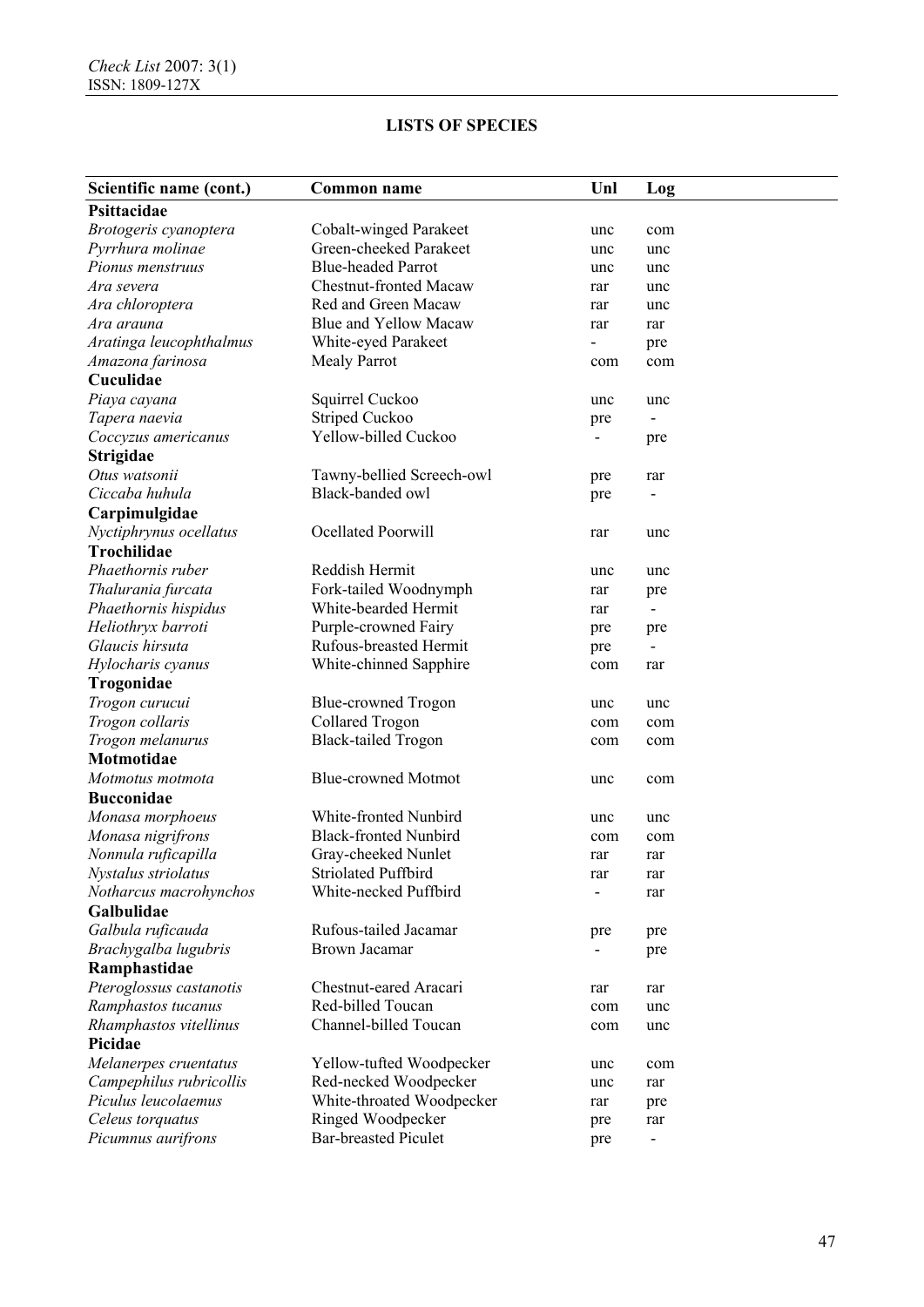| Scientific name (cont.)      | <b>Common name</b>              | Unl       | Log       |
|------------------------------|---------------------------------|-----------|-----------|
| Dendrocolaptidae             |                                 |           |           |
| Dendrexetastes certhia       | Cinnamon-throated Woodcreeper   | unc       | unc       |
| Lepidocolaptes albolineatus  | Lineated Woodcreeper            | rar       | rar       |
| Sittasomus griseicapillus    | Olivaceous Woodcreeper          | rar       | rar       |
| Dendrocolaptes certhia       | <b>Barred Woodcreeper</b>       | rar       | pre       |
| Dendrocolaptes piccumnus     | <b>Black-banded Woodcreeper</b> | pre       | pre       |
| Nasica longirostris          | Long-billed Woodcreeper         | pre       | pre       |
| Dendrocincla fuliginosa      | Plain-brown Woodcreeper         | pre       |           |
| Xiphorhyncus guttatus        | Buff-throated Woodcreeper       | com       | com       |
| Formicariidae                |                                 |           |           |
| Hylopezus berlepschi         | Amazonian Antpitta              |           | pre       |
| Formicarius analis           | <b>Black-faced Antthrush</b>    | com       | unc       |
| Myrmeciza atrothorax         | <b>Black-throated Antbird</b>   | unc       | com       |
| Thamnophilus amazonicus      | Amazonian Antshrike             | unc       | unc       |
| Hylophylax naevius           | Spot-backed Antbird             | unc       | rar       |
| Myrmotherula axillaris       | White-flanked Antwren           | rar       | rar       |
| Thamnophilus sticturus       | <b>Bolivian-slaty Antshrike</b> | rar       | rar       |
| Hylophylax poecilonota       | Scale-backed Antbird            | rar       | rar       |
| Pyriglena leuconota          | White-backed Fire-eye           | pre       | rar       |
| Phlegopsis nigromaculata     | <b>Black-spotted Bare-eye</b>   | pre       |           |
| Hypocnemoides maculicauda    | <b>Band-tailed Antbird</b>      |           | pre       |
| Myrmeciza hemimelaena        | Chestnut-tailed Antbird         | pre       |           |
| Thamnophilus palliatus       | Chestnut-backed Antshrike       | com       | com       |
| Dysithamnus mentalis         | Plain Antvireo                  | com       | com       |
| Herpsilochmus rufimarginatus | Rufous-winged Antwren           | com<br>ab | com<br>ab |
|                              |                                 |           |           |
| Thamnophilus schistaceus     | Plain-winged Antshrike          | ab        | ab        |
| Cercomacra cinerascens       | Gray Antbird                    | ab        | ab        |
| Hypocnemis cantator          | <b>Warbling Antbird</b>         | ab        | com       |
| Tyrannidae                   |                                 |           |           |
| Myiarchus tuberculifer       | Dusky-capped Flycatcher         | unc       | com       |
| Tolmomyias assimilis         | Yellow-margined Flycatcher      | unc       | unc       |
| Hemitriccus flammulatus      | Flammulated Bamboo-Tyrant       | unc       | unc       |
| Attila spadiceus             | Bright-rumped Attila            | unc       | unc       |
| Rhytipterna simplex          | Grayish Mourner                 | unc       | unc       |
| Myiornis ecaudatus           | Short-tailed Pygmy-Tyrant       | rar       | unc       |
| Legatus leucophaeus          | Piratic Flycatcher              | rar       | rar       |
| Tolmomyias sulphurescens     | Yellow-olive Flycatcher         | rar       | rar       |
| Hemitriccus minor            | Snethlage's Tody-tyrant         | rar       | pre       |
| Ramphotrigon ruficauda       | Rufous-tailed Flatbill          | rar       |           |
| Onychorhynchus coronatus     | Amazonian Royal Flycatcher      | pre       | rar       |
| Lathrotriccus euleri         | Euler's Flycatcher              | pre       | pre       |
| Casiornis rufa               | Rufous Casiornis                | pre       |           |
| Myiodynastes maculatus       | <b>Streaked Flycatcher</b>      | pre       |           |
| Tityra cayana                | <b>Black-tailed Tityra</b>      | pre       |           |
| Attila bolivianus            | White-eyed Attila               |           | pre       |
| Leptopogon amaurocephalus    | Sepia-capped Flycatcher         |           | pre       |
| Pachyramphus marginatus      | <b>Black-capped Becard</b>      |           | pre       |
| Pachyramphus minor           | Pink-throated Becard            |           | pre       |
| Pachyramphus polychopterus   | White-winged Becard             |           | pre       |
| Tyrannus melancholicus       | <b>Tropical Kingbird</b>        |           | pre       |
| Myiopagis gaimardi           | Forest Elaenia                  | com       | com       |
| Corythopis torquata          | <b>Ringed Antpipit</b>          | com       | unc       |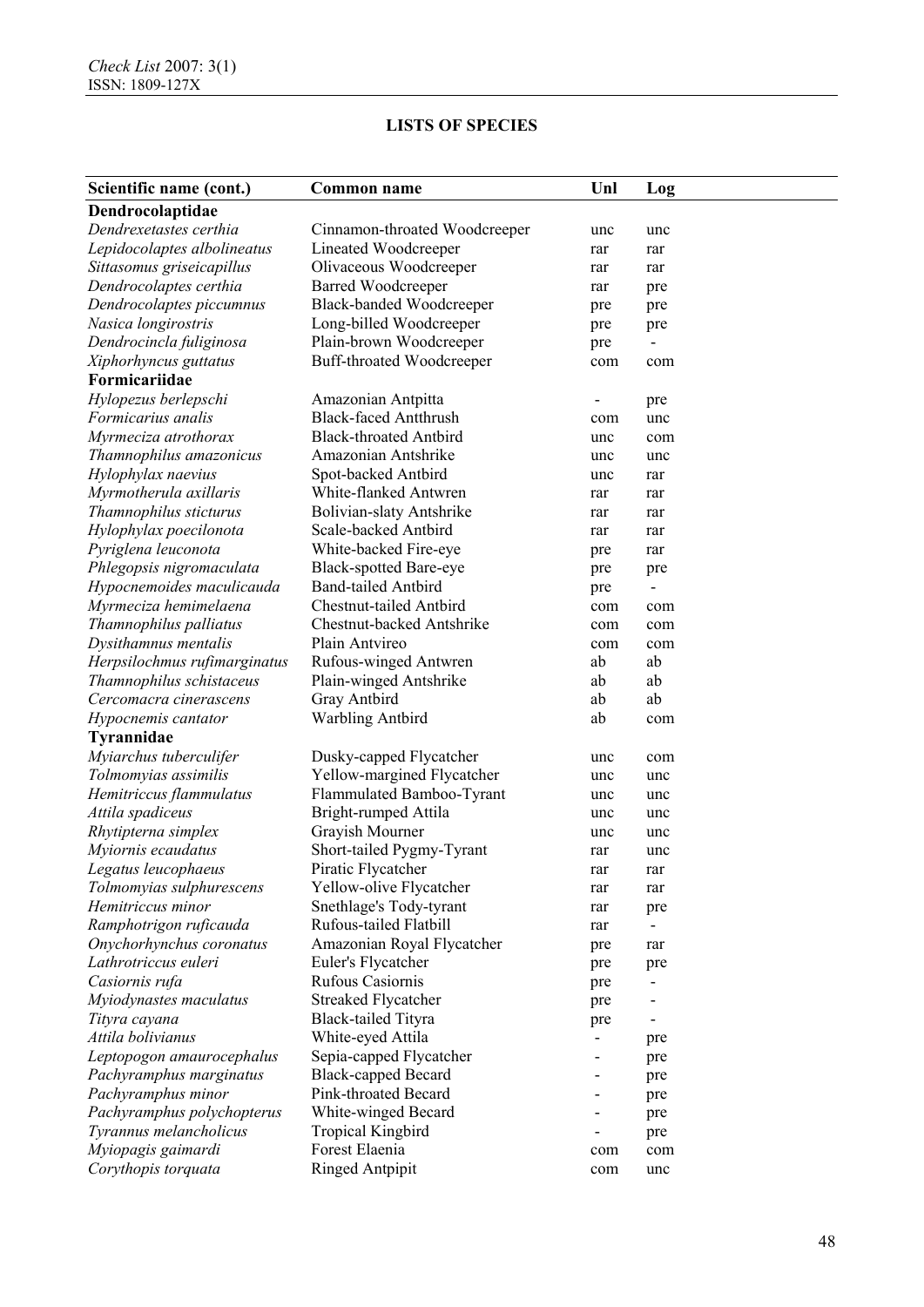| Scientific name (cont.)     | <b>Common name</b>             | Unl | Log |
|-----------------------------|--------------------------------|-----|-----|
| Furnariidae                 |                                |     |     |
| Automolus ochrolaemus       | Buff-throated Foliage-Gleaner  | unc | unc |
| Xenops rutilans             | <b>Streaked Xenops</b>         | rar | pre |
| Cotingidae                  |                                |     |     |
| Laniocera hypopyrra         | Cinereous Mourner              | rar | rar |
| Cephalopterus ornatus       | Amazonian Umbrellabird         |     | pre |
| Lipaugus vociferans         | Screaming Piha                 | ab  | ab  |
| Pipridae                    |                                |     |     |
| Machaeropterus pyrocephalus | Fiery-capped Manakin           | unc | unc |
| Neopelma sulphureiventer    | Sulphur-bellied Tyrant-Manakin | unc | unc |
| Piprites chloris            | Wing-barred Piprites           | rar | pre |
| Pipra fasciicauda           | <b>Band-tailed Manakin</b>     | pre | pre |
| Pipra rubrocapilla          | Red-headed Manakin             | pre |     |
| Troglodytidae               |                                |     |     |
| Thryothorus genibarbis      | Moustached Wren                | unc | unc |
| Thryothorus guarayanus      | Fawn-breasted Wren             | rar | rar |
| Campylorhynchus turdinus    | Thrush-like Wren               | ۰   |     |
| Microcerculus marginatus    | Scaly-breasted Wren            |     | pre |
| <b>Sylviinae</b>            |                                |     | pre |
| Ramphocaenus melanurus      |                                |     |     |
| <b>Turdinae</b>             | Long-billed gnatwren           | com | unc |
|                             | White-necked Thrush            |     |     |
| Turdus albicollis           |                                | unc | unc |
| Turdus amaurochalinus       | Creamy-bellied Thrush          | pre | pre |
| Turdus hauxwelli            | Hauxwell's Thrush              |     | pre |
| Vireonidae                  |                                |     |     |
| Cyclarhis gujanensis        | Rufous-browed Peppershrike     | rar | unc |
| Hylophilus pectoralis       | Ashy-headed Greenlet           | pre | pre |
| Hylophilus muscicapinus     | <b>Buff-cheeked Greenlet</b>   | com | com |
| <b>Emberizinae</b>          |                                |     |     |
| Arremon taciturnus          | Pectoral Sparrow               | rar | rar |
| Cardinalinae                |                                |     |     |
| Cyanocompsa cyanoides       | <b>Blue-black Grosbeak</b>     | unc | unc |
| Saltator maximus            | <b>Buff-throated Saltator</b>  |     | rar |
| <b>Thraupinae</b>           |                                |     |     |
| Tangara chilensis           | Paradise Tanager               | unc | unc |
| Hemithraupis guira          | Guira Tanager                  | rar | pre |
| Euphonia rufiventris        | Rufous-bellied Euphonia        | pre | rar |
| Euphonia cyanocephala       | Golden-rumped Euphonia         | pre | pre |
| Euphonia chrysopasta        | White-lored Euphonia           | pre |     |
| Tachyphonus luctuosus       | White-shouldered Tanager       | pre |     |
| Euphonia laniirostris       | Thick-billed Euphonia          | pre |     |
| Euphonia xanthogaster       | Orange-bellied Euphonia        | pre |     |
| Tachyphonus cristatus       | Flame-crested Tanager          | pre |     |
| Ramphocelus carbo           | Silver-beaked Tanager          | -   | rar |
| Dacnis cayana               | <b>Blue Dacnis</b>             |     | pre |
| Eucometis penicillata       | Gray-headed Tanager            |     | pre |
| Thraupis sayaca             | Sayaca Tanager                 |     | pre |
| Thraupis palmarum           | Palm Tanager                   |     | pre |
| Habia rubica                | Red-crowned Ant-tanager        | com | com |
| Coereba flaveola            | Bananaquit                     | rar | rar |